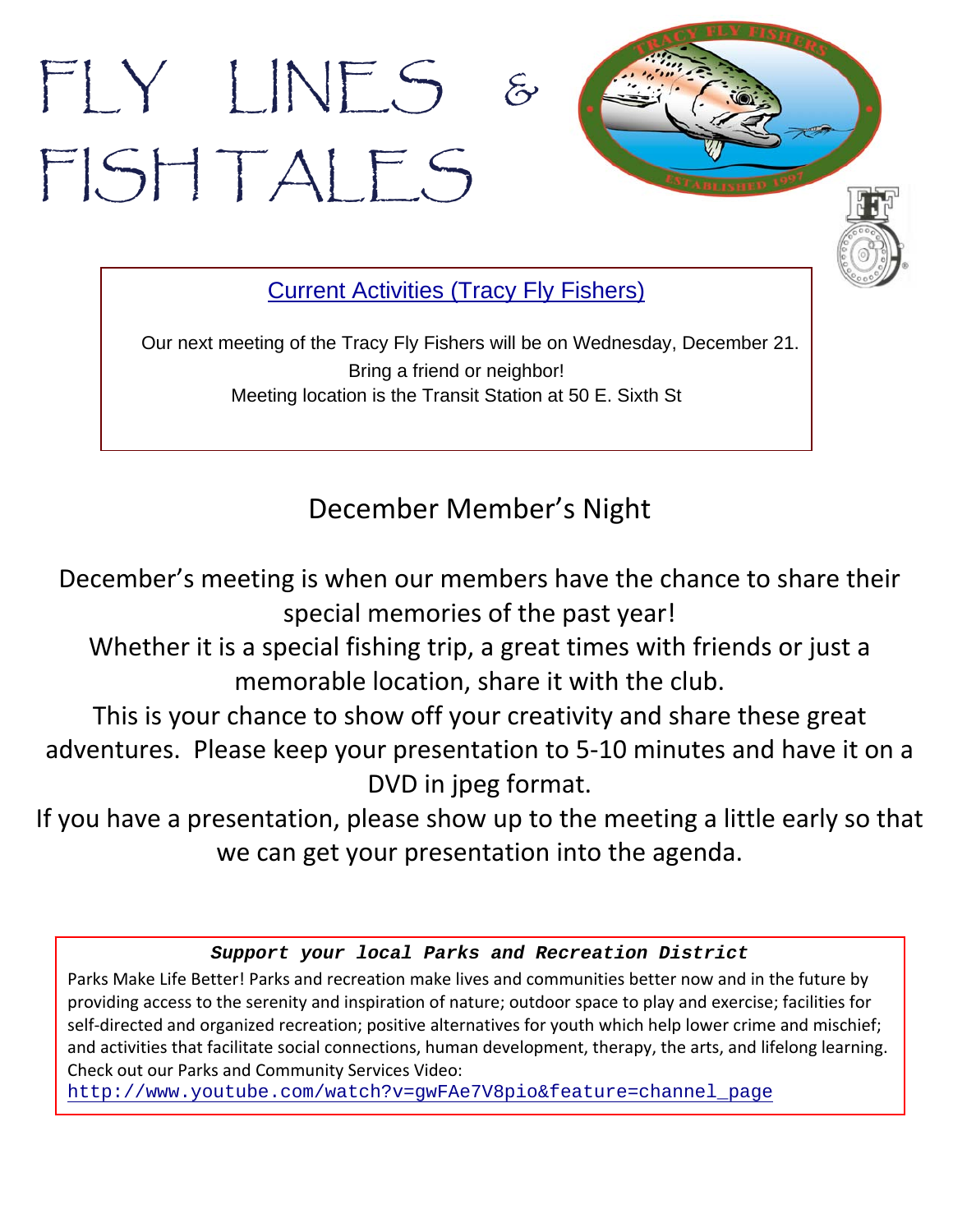## **Tracy Fly Fishers Annual Crab Feed and Installation Dinner**

Save the date: Saturday January 7, 2012! The best crab feed in Tracy! Door prizes **Card Raffle** 

**Silent Auction** 

**Live Auction** 

Tickets are only \$35 a person For tickets contact Bonnie Small at (209) 239-5415

The Tracy Fly Fishers' Board of Directors meets on the first Wednesday of each month at the Safeway grocery store's Community Room at 1801 W. 11th Street. The next board meeting will be held on April 6, 2011. The Board meetings are open to all TFF members. Board Meetings begin at 7 p.m. Stop by and see what goes on "behind the scenes" of your club! Wish to make a difference locally? The Delta is our backyard. Check out the CSPA website and sign up for their action alerts at:

CSPA, California Sportfishing Protection Alliance or www.calsport.org/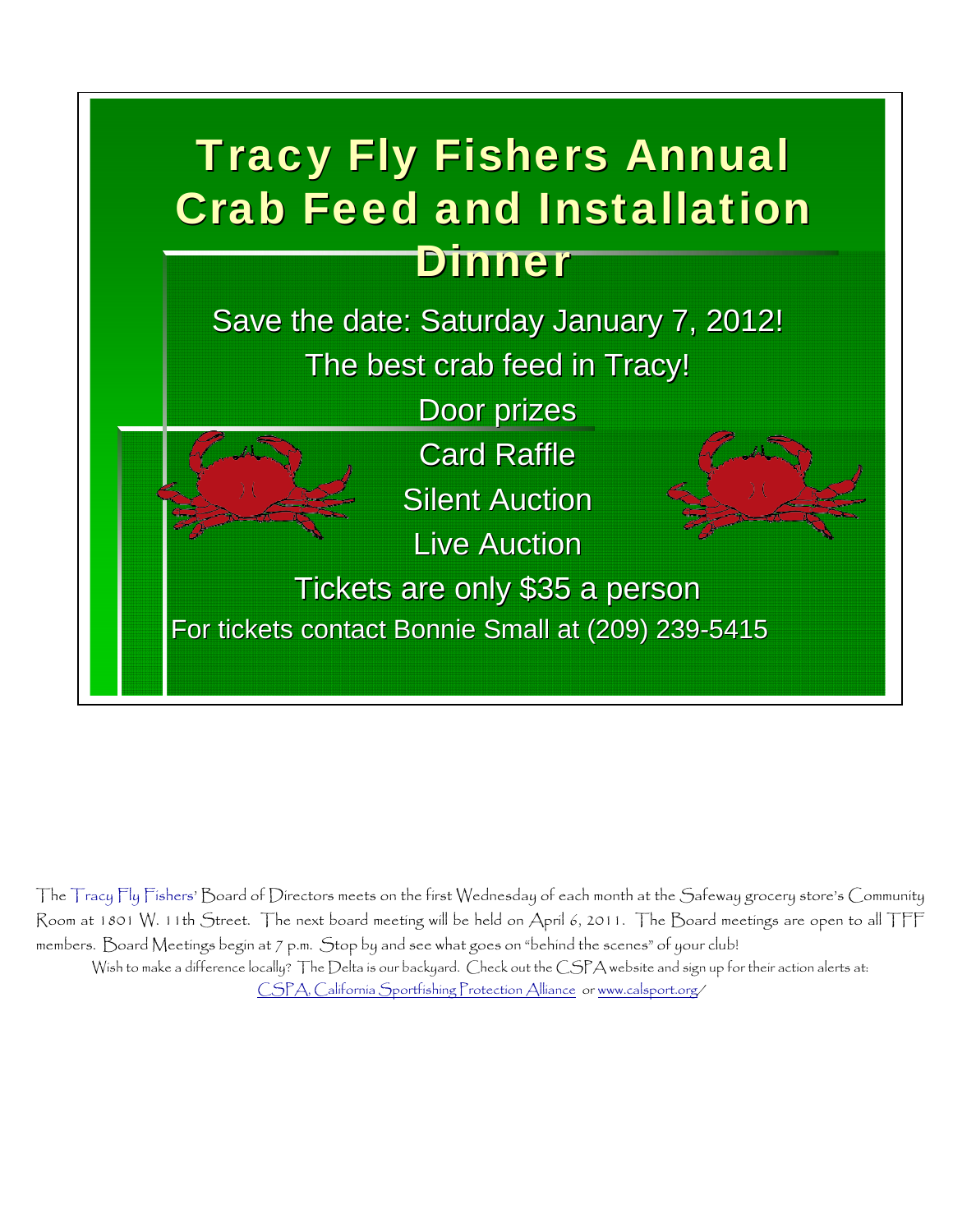### *The Prez Sez*

Christmas carols fill the air and that jolly old Elf is right around the corner. I hope that you will all be surrounded by family and friends this Christmas season, as we reflect on all the blessings of the past year and prepare for 2012.

Our December meeting is one I always look forward to as the members bring out their photos from trips this past year to share with the club. It gives all of us inspiration and ideas of what we can do and where the fish are. I would especially encourage our new members to come and reintroduce yourselves and share your adventures with the us. Just have your DVD in jpeg form and depending on the number of presenters you will have 5-10 minutes to show off you trip(s).

If you are donating any items for the Installation Dinner raffle or auction, please bring them to the December meeting. This will give Bob and Gary a chance to get them cataloged and ready for the dinner. The Club appreciates your generosity and your help in funding many different activities throughout the year.

Crab season is going well so there should be plenty for an awesome Installation Dinner, just three weeks away! Get your tickets and tell your friends and help us fill the room. It is a wonderful event giving you a chance to break bread with friends and acquaintances, sharing stories and a wonderful meal while raising funds for the Club.

There are two weeks left of the 2011 so if you can, get out with a friend and chase that final fish of the season. I have had a couple opportunities to be on the water with Rod Buchanan and have enjoyed the trips immensely. He has gotten me onto fish each time and is a great captain with his hospitality and willingness to instruct. Watch for and bid on his "Fishing with a Buddy" trip at the dinner!!

 As I close out my responsibilities as President, I want to say a heart felt "Thank you" to the Board and all the members of the club for your support, friendship and the willingness to work on what makes us successful, it could not have happened without you. I have learned a great deal about the club and its members this year and look forward to building on those relationships in the future. Remember that it is **YOU** who make the club run so **If YOU** want to get involved, please do so. New blood on the Board is welcome and you will be one of the building blocks that will take us to the 20 year mark and beyond.

See you on the water!

#### Stan



*Delta Sunrise* 

### BOARD MEMBERS

President Stan Elijah (209)815-4657 Vice President/Secretary Ben Byng (209)832-1866 Treasurer & Membership Bonnie Small (209)239-5415 Webmaster Michael Carlson (925)634- 6274 Tracy Fly Fishers website Library & Casting Chuck Robbins (209)835- 7812 Programs Chuck Sterni Raffle Bob Kiffin Gary Phillips Outings George Strickland (925)858-7017 Meetings &Refreshments Pat Ferguson (209)835-2981 Trout in The Classroom and Conservation Rod Buchanan (209)815-0062 Education Rick Clemens Newsletter Stephen Holtzclaw (408)674-4065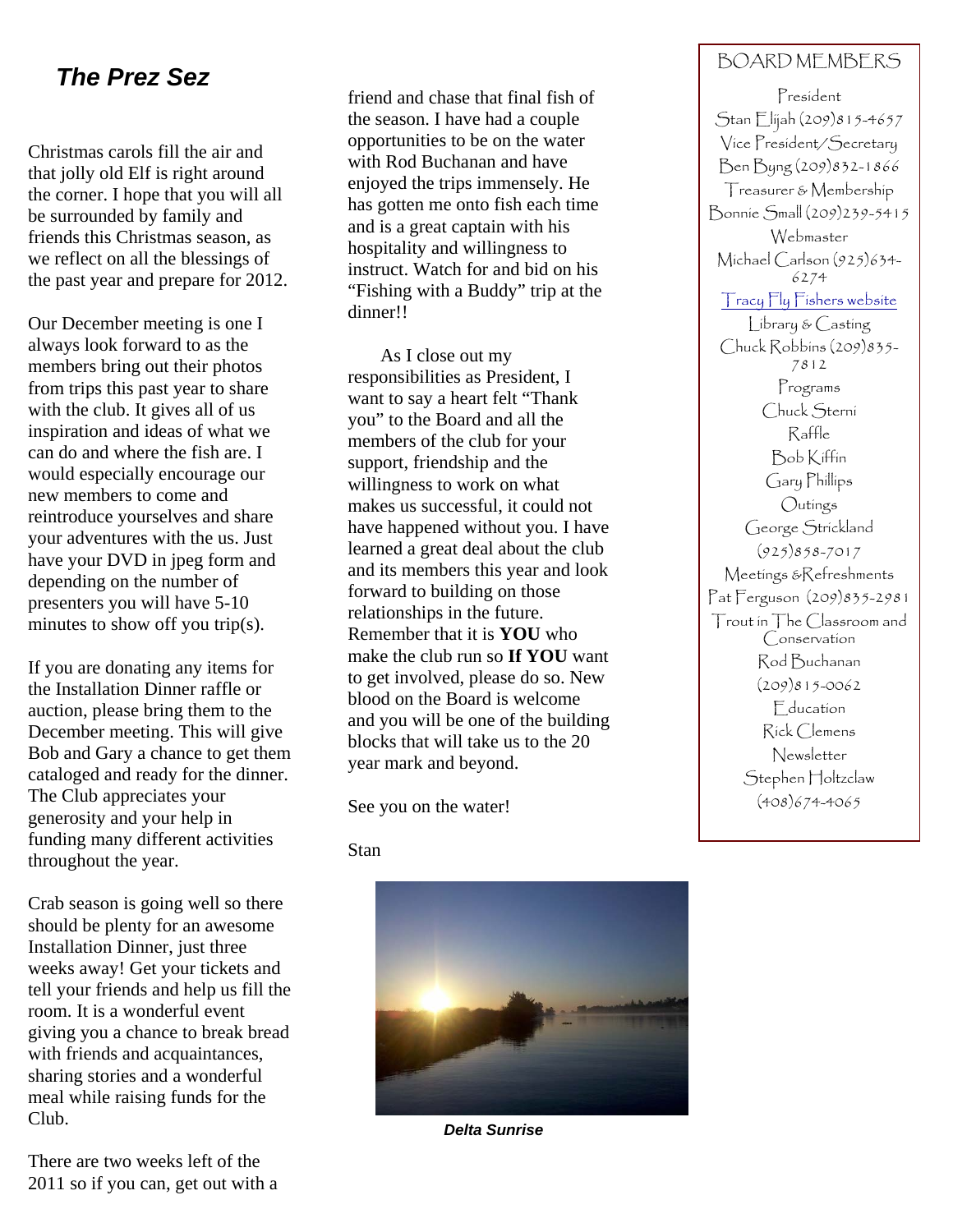

### Casting in the Park ‐Chuck Robbins

Casting in the park is over for the season. Look for Chuck to start offering casting instruction on the second Wednesday of the month once Daylight Savings Time returns next Spring.

### Club Outings‐

Watch for the listing of club outings for 2012. There will undoubtedly be some exciting outings coming up in the new year. In the meantime, talk to some of the club members and see if you can't organize a day of fishing. This is a great way for any of the newer members to the club to learn new waters or techniques.

### Conservation News

**Major Victory for CSPA: East Bay MUD Abandons Plan To Raise Pardee Dam**  Posted on December 6, 2011 by Chris Shutes

The East Bay Municipal Utilities District has thrown in the towel and will no longer pursue a plan to raise Pardee Dam. Pardee Dam, which backs up the Mokelumne River in Amador and Calaveras counties, creates Pardee Reservoir, EBMUD's largest storage reservoir. EBMUD's decision removes a threat to drown another two or more miles of the Mokelumne. The decision also prevents another increment of diversion that would have reduced inflow to the Sacramento – San Joaquin Delta.

The decision follows a successful lawsuit filed in 2009 by CSPA, Friends of the River and the Foothill Conservancy. A favorable ruling on the case in April, 2011 compelled EBMUD to redo the Environmental Impact Report for its Water Supply Management Plan. The new EIR, released on December 6, has taken the controversial dam raise off the table until at least 2040.

In a press release issued December 5, EBMUD stated that a potential new partnership with Contra Costa Water District in sharing costs and benefits at an expanded Los Vaqueros Reservoir was an important impetus for its major policy shift. Los Vaqueros Reservoir is located west of the Delta in Contra Costa County. CSPA and its partners strongly advocated that EBMUD evaluate a Los Vaqueros alternative in its first EIR. In speeches to the EBMUD Board of Directors in 2009, CSPA dismissed past disagreements with CCWD as old history, and called out the convergence of values and interests between the two districts as a huge opportunity. The trial judge cited failure to look at partnership with CCWD on Los Vaqueros as a major flaw in EBMUD's environmental review.

In addition to the plaintiffs in the lawsuit, the Environmental Water Caucus and American Whitewater were consistent advocates against raising Pardee. Perhaps decisive was the near unanimous opposition to the dam raise in the counties in which Pardee Reservoir is located. The local opposition included both boards of supervisors, water purveyors, and dozens of individual citizens who packed EBMUD meetings to oppose further expansion of EBMUD facilities. Local opposition was largely organized by Foothill Conservancy, whose operation is centered in Amador County.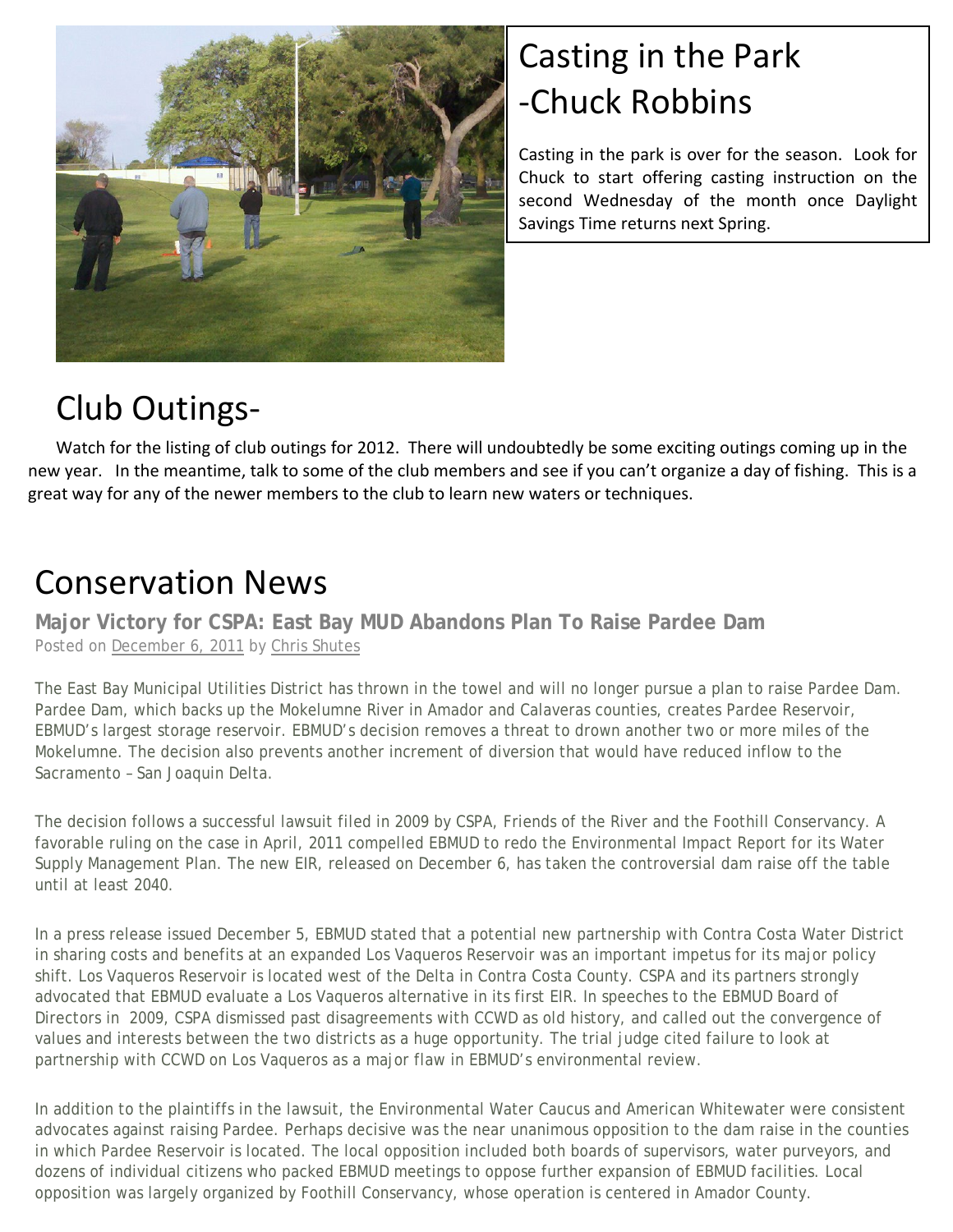Richard Sykes, EBMUD's recently appointed director of water and natural resources, met on several occasions with opponents of the Pardee raise. Mr. Sykes worked tirelessly to find an alternative that meets the reliability needs of the district while protecting the Mokelumne River. He and his immediate staff deserve considerable credit for breaking the impasse to find a better outcome this time around.

#### **Wanger cuts legal ties to Westlands Water District**

**By John Ellis** - The Fresno Bee

Tuesday, Dec. 06, 2011 | 02:57 PM

Retired federal judge Oliver W. Wanger did an about face Tuesday, deciding not to represent the Westlands Water District in a case now pending before a state appellate court.

A legal brief last week showed Wanger had signed on to defend Westlands in a lawsuit filed by several Northern California groups.

The move sparked intense debate about judicial ethics because as a judge, Wanger had presided over dozens of legal disputes involving Westlands. Though the agency lost as much as it won in those cases, some people felt Wanger had crossed an ethical line by representing Westlands.

Wanger – who stepped down as a judge at the end of September – said in an interview that the ethics debate was "diverting attention away from the merits of the case."

Wanger also made it clear that the debate had nothing to do with his decision to withdraw from the case. His new firm – Wanger Jones Helsley – said in a statement to The Bee that "recent media comment has raised confusion about the cases upon which former Judge Oliver W. Wanger may work as a private attorney."

"He cannot work on cases involving matters he heard as a judge. The rules do not prevent him from taking cases involving parties who previously appeared before him. No conflict or violation of any rule has occurred."

Tom Birmingham, general manager and counsel for Westlands, said in a statement that the agency "regrets that we will not have the benefit" of Wanger in the case.

"But we have the highest respect for his integrity and appreciate his strict adherence to the most exacting standards of legal ethics," the statement said. "His decision not to proceed with this matter is entirely consistent with the meticulous attention he applied to all aspects of the law during his long career in the federal judiciary."

Birmingham concluded by saying Westlands hopes to work with Wanger in the future.

In this case, the North Coast Rivers Alliance, Friends of the River, Save the American River Association and the Winnemem Wintu Tribe in the Mount Shasta area sued both Westlands and the U.S. Bureau of Reclamation, saying the two agencies failed to comply with the California Environmental Quality Act – known as CEQA – when interim water contracts were renewed. Westlands won in Fresno County Superior Court, and the four plaintiffs appealed that ruling.

Though he had officially been appointed as a counsel, Wanger's firm said in its statement that "neither [Wanger] nor the law firm has provided any legal service whatsoever to the Westlands Water District in the state appellate case or in any other matter, nor is Westlands a client of Mr. Wanger or the firm."

Still, Wanger said in an interview that Westlands has a right to seek the legal representation of its choice. Said Wanger: "Everybody deserves their day in court."

The opinions expressed in the articles appearing within the Tracy Fly Fishers' monthly publication, "Fish Lines And Fish Tails" are those of the writer/author, and do not necessarily represent the opinions or view of the Tracy Fly Fishers and/or its official representatives. Permission is granted for parts of this newsletter to be reproduced. We only ask that credit be given to the author and the Tracy Fly Fishers as the source.